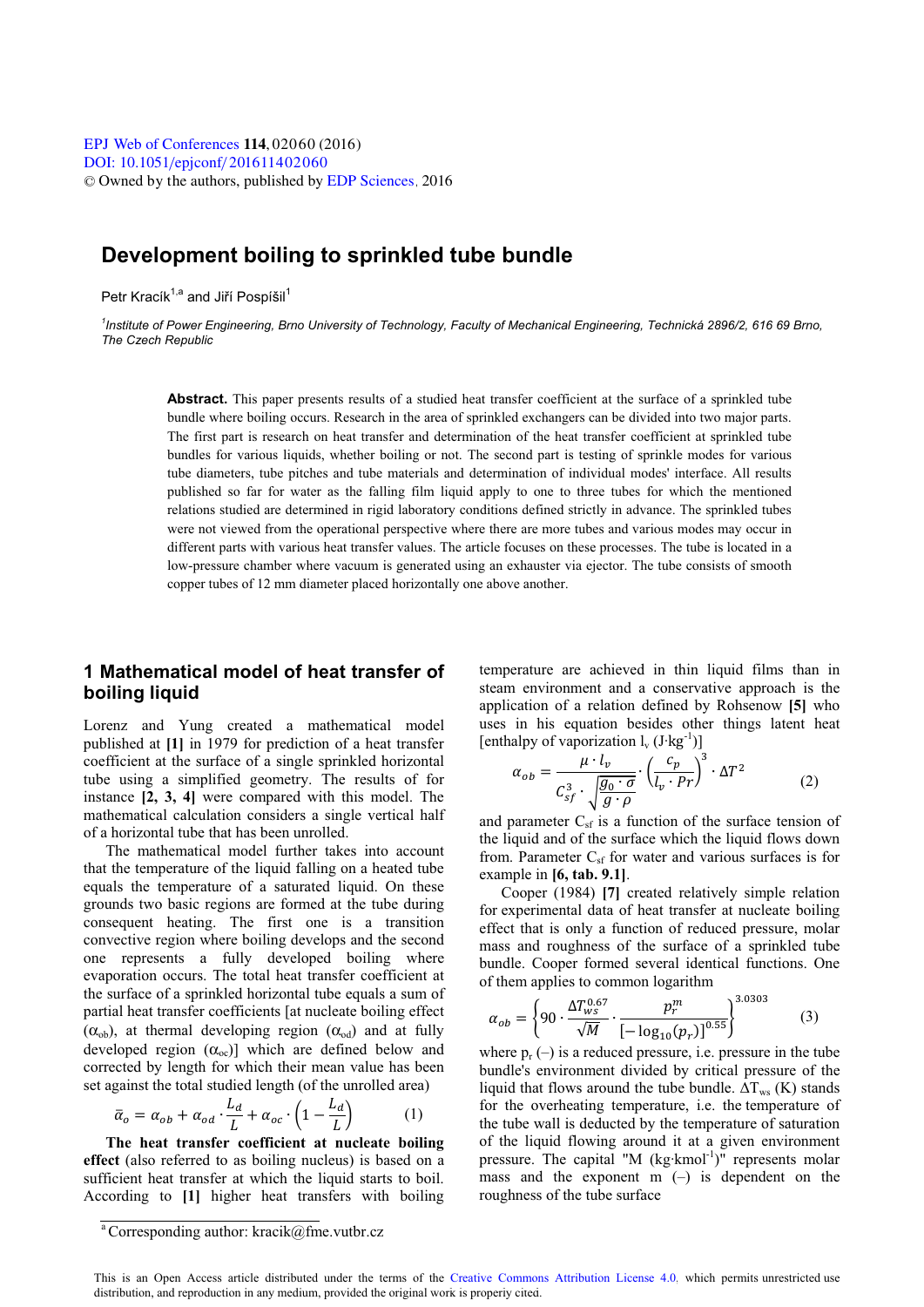$$
m = 0.12 - 0.2 \cdot \log_{10} \left( \frac{Ra}{0.4} \right) \tag{4}
$$

Ra  $(\mu m)$  stands for an average (mean) arithmetical deviation of the studied profile of the given surface calculated from the roughness profile. More in **[8]**

**The thermal developing region** where the heat is used for liquid overheating and where boiling does not occur yet, but evaporation does, is limited by the length  $L_d$  (m)  $[1]$ 

$$
L_d = \frac{c_p \cdot \sqrt[3]{\Gamma^4}}{4 \cdot \pi \cdot \rho \cdot \lambda} \cdot \sqrt{\frac{3 \cdot \mu}{g \cdot \rho^2}}
$$
(5)

this equation is derived for laminar to slightly turbulent flow and the mean value of a heat transfer coefficient at the tubes' surface in this region is **[1]**

$$
\alpha_{od} = \frac{3}{8} \cdot c_p \cdot \frac{\Gamma}{L_d} \tag{6}
$$

which is based on energy balance.

**For a fully developed region** at a vertical smooth tube the following two equations are recommended by **[1]** for a calculation of a heat transfer coefficient at laminar (and also pseudo laminar) and at turbulent flow according to Chun and Seban **[9]**

$$
\alpha_{oc,lam} = 0.821 \cdot \sqrt[3]{\frac{\lambda^3 \cdot g}{\nu^2} \cdot \frac{0.22 \sqrt{\mu}}{4 \cdot \Gamma}}
$$
 (7)

$$
\alpha_{oc,tur} = 0.0038 \cdot \sqrt[3]{\frac{\lambda^3 \cdot g}{\nu^2}} \cdot \sqrt[0.4]{\frac{4 \cdot \Gamma}{\mu}} \cdot \sqrt[0.65]{\frac{\nu}{a}} \tag{8}
$$

The laminar mode considers the influence of ripple and waves as well that have an effect on the increase of heat transfer and the decrease of film's thickness. Both equations are a function of the Reynolds and Prandtl number and they should be applied for a condition at a constant heat transfer or at constant thermal conditions at the tube wall. Correlation between the equations (7) and (8) creates a transition boundary defined as a functional dependence of the Reynolds number on the Prandtl number

$$
Re_{f,tr} > \frac{5\,800}{Pr^{1.06}}
$$
 (9)

This equation does not define a real boundary between pseudo laminar and turbulent mode, but the transition between the equations (7) and (8) only.

## **2 Mathematical model for two-phase flow**

Chien and Cheng (2006) **[3]** state that the model of Chun and Seban (1971) **[9]** does not comply well with practically measured results for various coolants, i.e. shows a significant error. For these reasons they suggest applying this model, which draws on the fact that the calculation of heat transfer coefficient at a tube surface should also consider occurrence of bubbles, to a horizontal tube. The model is based on the superposition principle, i.e. the final heat transfer coefficient consists of multiple elements which add up to create its resultant. This model has been developed by Chen (1966) **[10]** and it is given by the basic equation

$$
\alpha_o = S \cdot \alpha_{ob} + \alpha_{cv} = S \cdot \alpha_{ob} + E \cdot h_l \tag{10}
$$

which is identical also for flow inside a channel, where  $S(-)$  represents the suppression factor of heat transfer coefficient at nucleate boiling effect  $(\alpha_{ob})$ . The factor is determined by the equation (3). A modified form of the mentioned equation which is defined by Cooper **[7]** can be used which uses natural logarithm and the overheating temperature is replaced by the heat transfer density.

$$
\alpha_{ob} = 93.5 \cdot \frac{\dot{q}^{0.67}}{\sqrt{M}} \cdot \frac{p_r^{0.12 - 0.434 \cdot 3 \cdot \ln\left(\frac{Ra}{0.4}\right)}}{[-0.434 \cdot 3 \cdot \ln(p_r)]^{0.55}}
$$
(11)

For the equation (11) Chien and Cheng [3] state the deviation  $\pm 10\%$  at the largest height of protrusions Ra=0.1 
m.

The quantity  $\alpha_{cv}$  in the equation (10) is a convective heat transfer coefficient that equals the product of a twophase convection enhancement factor  $E(-)$  and the heat transfer coefficient for a single-phase liquid flow. Chien and Cheng (2006) **[3]** suggest to use the following functions to calculate the suppression factor and the twophase convection enhancement factor

$$
S = \frac{1}{1 + 2.56 \cdot 10^{-6} \cdot \left( Re_f \cdot E^{1.25} \right)^{1.17}}
$$
 (12)

$$
E = 1 [-] \quad for \frac{1}{X_{tt}} < 1 [-] \n\left\{ E = 2.35 \cdot \left( 0.213 + \frac{1}{X_{tt}} \right)^{0.736} \quad for \frac{1}{X_{tt}} \ge 1 [-] \right\} \quad (13)
$$

where X <sup>tt</sup>  $[-]$  is the Martinelli parameter

$$
X_{tt} = \left(\frac{1-x}{x}\right)^{0.875} \cdot \left(\frac{\mu_f}{\mu_g}\right)^{0.125} \cdot \left(\frac{\rho_g}{\rho_f}\right)^{0.5} \tag{14}
$$

#### **3 Measurement apparatus**

For the purposes of examination of the heat transfer at sprinkled tube bundles a test apparatus has been constructed; see the diagram at Fig. 1. A tube bundle at which a heat transfer from a heated water flowing inside the tubes into a falling film liquid is studied is placed in a vessel where low pressure is created by an exhauster through an ejector.

The test apparatus chamber is a cylindrical vessel of the length 1.2 m with three apertures in which the tube bundle of the examined length 940.0 mm is inserted. The tube bundle is installed in two fitting metal sheets which define the sprinkled area. The bundle consists of eight copper tubes of the diameter 12.0 mm situated horizontally one above another, with a distribution tube above them with apertures of the diameter from 1.0 mm to 9.2 mm. The bundle can be operated using only the first four or six tubes too.

Two closed loops are connected to the chamber. A heating one and a sprinkling one. The heating liquid flowing inside the tubes is intended for overpressure up to 1.0 MPa. The second loop contains flowing falling film liquid. There is a pump, a regulation valve, a flow meter and plate heat exchangers attached to both loops.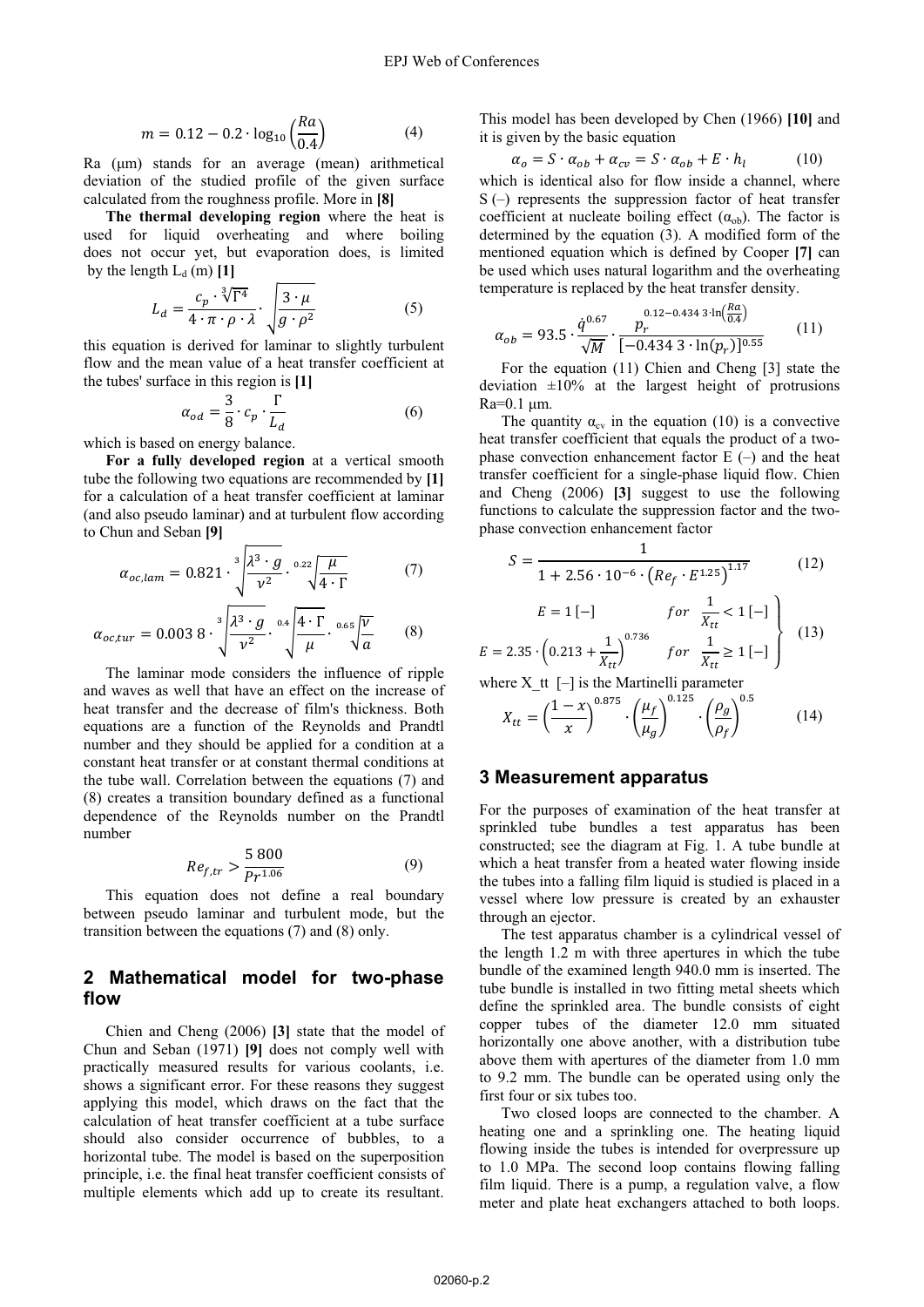

**Figure 1.** Measurement Apparatus Diagram

The plate heat exchanger at the heating loop is connected to a gas boiler which supplies heat to the heating liquid. The sprinkling loop uses two plate heat exchangers. In the first one the falling film liquid is cooled by a cold drinkable water from water mains and the falling film liquid is cooled in the second exchanger by a drinkable water cooled in a cooler which regulates the temperature up to 1.0 °C. In order to enable visual control the heating loop also includes a manometer and a thermometer. The thermal status in individual loops is measured by wrapped unearthed T-type thermocouples on the agents' input and output from the vessel. All thermocouples have been calibrated in the CL1000 Series calibration furnace which maintains a given temperature with the accuracy  $\pm 0.15$  °C. None of the thermocouples has exceeded the error  $\pm 0.5$  °C within the studied range from 28 °C to 75 °C. That is why the total error at temperature measurement is set uniformly for all thermocouples along the whole studied range  $\pm 0.65$  °C.

There are three vacuum gauges measuring the low pressure. The first vacuum gauge is designed for visual control and it is a mercury meter, the second one is a digital vacuum gauge Baumer TED6 and enables measuring within the whole desired low-pressure range, but it is less accurate with lower pressure values. To allow a precise measuring of the low spectrum a third digital vacuum gauge of the range  $2.0 \text{ kPa} - 0 \text{ Pa}$  is used. The accuracy of a vacuum gauge the results of which have been used for the assessment is 0.5% from the measured range, i.e. ±0.5 kPa.

Electromagnetic flow meters Flomag 3000 attached to both loops measure the flow rate. The flow meters' range is 0.007 8  $\div$  0.942 4 l·s<sup>-1</sup>, where the accuracy is 0.5%

from the measured range, i.e.  $\pm$  0.004 67 l·s<sup>-1</sup>. All examined quantities are either directly (thermocouples) or via transducers scanned by measuring cards DAQ 56.

## **4 Methodology of data assessment**

The assessment of the measured data is based on the thermal balance between the operation liquid circulating inside the tubes and a sprinkling loop according to the law of conservation of energy. Heat transfer is realized by convection, conduction and radiation. In lower temperatures the heat transferred by radiation is negligible, therefore it is excluded from further calculations. The calculation of the studied heat transfer coefficient is based on the Newton's heat transfer law and Fourier's heat conduction law that have been used to form the following relation

$$
\alpha_o = \frac{1}{2 \cdot \pi \cdot r_o \cdot \left| \frac{1}{k_S} - \frac{1}{2 \cdot \pi \cdot \alpha_i \cdot r_i} - \frac{\ln\left(\frac{r_o}{r_i}\right)}{2 \cdot \pi \cdot \lambda_S} \right|} \tag{15}
$$

where  $\alpha_0$  (W·m<sup>-2</sup>·K<sup>-1</sup>) is the heat transfer coefficient at the sprinkled tubes' surface,  $\alpha_i$  (W·m<sup>-2</sup>·K<sup>-1</sup>) is the heat transfer coefficient at the inner side of a tube set for a fully developed turbulent flow according to [11, page 59 and 138],  $r_o$ ;  $r_i$  (m) are outer and inner tube radii,  $\lambda_{\rm S}$  (W·m<sup>-1</sup>·K<sup>-1</sup>) is thermal conductivity and k<sub>S</sub> (W·m<sup>-1</sup>·K<sup>-1</sup>) is heat admittance based on the above mentioned laws governing heat transfer which is calculated from heat balance of the heating side of the loop, that is why the following must be valid: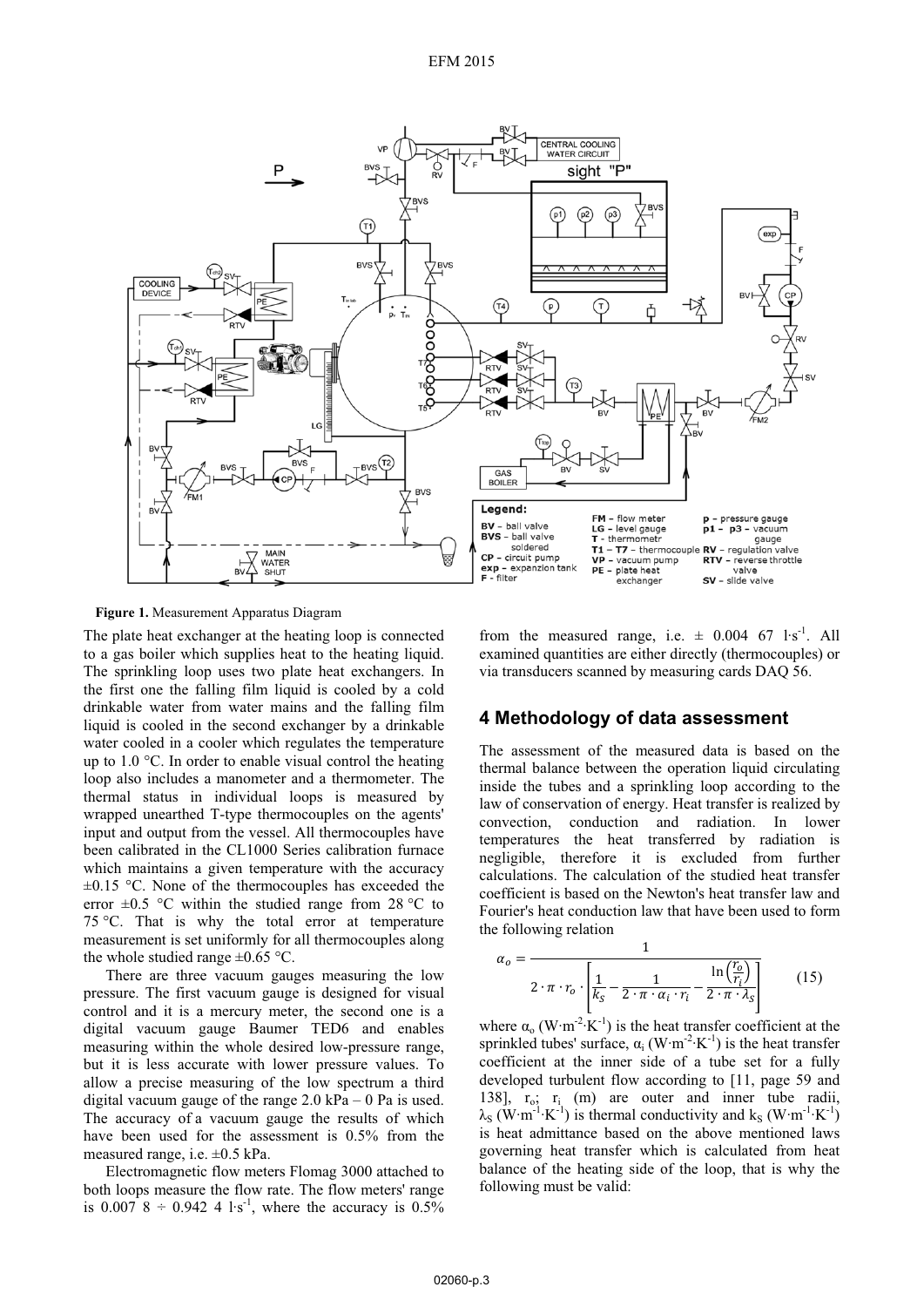$$
\dot{Q}_{34} = k_S \cdot \mathbf{L} \cdot \Delta T_{ln} = \dot{M}_{34} \cdot c_p \left(\frac{t_3 + t_4}{2}\right) \cdot (t_3 - t_4) \tag{16}
$$

where  $M_{34}$  (kg·s<sup>-1</sup>) is the mass flow of heating water,  $c_p$  (J·kg<sup>-1</sup>·K<sup>-1</sup>) is the specific heat capacity of water at constant pressure related to the mean temperature inside the loop, L (m) is the total length of the bundle and  $\Delta T_{\ln}$  (K) is a logarithmic temperature gradient where a counter-current exchanger was considered

The above mentioned calculation is valid only for heat transfer from water flowing inside the tubes into a falling film liquid which does not boil at the surface or where insignificant boiling may occasionally occur at the last tube. In case boiling occurs at a major part of the tube bundle, i.e. the tube bundle is sprinkled by a saturated water or higher at a corresponding pressure in a chamber  $p_V$  (Pa), two-phase flow should be considered. The amount of developed steam can be calculated according to the law of conservation of mass. I.e. the sum of the mass flow rate of steam  $M_v$  (kg·s<sup>-1</sup>) and the mass flow rate of the water flowing down after the exchanger  $M_f$  $(kg·s<sup>-1</sup>)$  must equal the mass flow rate flowing from a distribution tube  $M_1$  (kg·s<sup>-1</sup>). However, there are two unknown variables in this equation. That is why it is necessary to apply the law of conservation of energy as well. I.e. the sum of the energy necessary to develop steam  $Q_v$  (W) and the energy transferred to a falling film water  $O_f$  (W) must equal the energy supplied by the heating liquid  $Q_{34}$  (W). Then the following is valid for the calculation of the amount of developed steam:

$$
\dot{M}_{v} = \frac{\dot{Q}_{34} - \dot{M}_{1} \cdot [i_{2}(t_{2}; x = 0) - i_{1}(t_{1}; x = 0)]}{i_{IN}(t_{IN}; p_{v}) - i_{2}(t_{2}; x = 0)}
$$
(17)

under the condition that the temperature of the falling film water  $t_1$  (°C) in a distribution tube is max. at the saturation boundary or slightly below it. In the mentioned equation,  $i_{N}$  (J·kg<sup>-1</sup>) stands for the enthalpy of a developed steam cushion at the temperature  $t_{in}$  ( $\rm{°C}$ ), and  $i_2$  (J·kg<sup>-1</sup>) stands for the enthalpy of a heated falling film water at the temperature  $t_2$  (°C), after the last tube the test tube bundle.

The studied heat transfer coefficient can be determined on the basis of the Newton's law of heat transfer where the wall temperature is set as a mean temperature of the heating water and the temperature of the liquid flowing around it as a mean value of the temperature of a falling film water flowing out of the distribution tube and the temperature of a steam cushion.

$$
\dot{Q}_v = \alpha_{o,v} \cdot S \cdot (T_w - T_{\infty}) \n\Rightarrow \alpha_{o,v} = \frac{\dot{M}_v \cdot [i_{IN}(t_{IN}; p_v) - i_1(t_1; x = 0)]}{S \cdot (\frac{t_3 + t_4}{2} - \frac{t_{in} + t_1}{2})}
$$
\n(18)

Where S  $(m<sup>2</sup>)$  stands for a heat-transfer region, i.e. the surface of the tube bundle.

### **5 Experiments results**

Experiments published in this paper have focused on the influence of a heat-exchanging surface size on boiling development at a sprinkled tube bundle at two thermal levels. A tube bundle has been assembled consisting of eight tubes positioned horizontally one above another

where only the first four, six or all eight tubes were heated. The input heating liquid temperature  $(t_3)$  was maintained at the level of approx. 40°C or 50°C with one degree centigrade deviation and at the flow rate  $(V_1)$  of 7.2 litres per minute with a deviation up to 0.1 litre per minute.

The falling film liquid flow rate was adjusted and maximum low pressure was created in the vessel by an exhauster for each experiment. The difference in pressures at individual thermal levels was given by the fact that with more vapour generation of a higher thermal level the exhauster's absorption capacity decreased. The heat source itself was regulated by the temperature of the falling film water at the distribution tube's output. Summary of basic data gained by measurement is provided in Table 1. Apart from the quantities mentioned above the table also contains falling film liquid mass flow rate related to the sprinkled zone length  $(\Gamma_1)$ , Reynolds number of the liquid phase  $(Re<sub>f</sub>)$ , Prandtl number of the liquid phase (Pr<sub>f</sub>), pressure in a chamber ( $p_v$ ) during the whole experiment, specific heat transfer derived from the heating liquid for boiling (q") that was determined on the basis of the law of conservation of energy and mass, and a total heat transfer derived from the heating liquid (q).

 Due to the fact that the waveform of a falling film liquid heating on the bundle at tested flow rates is approximately linear, it was possible to apply linear approximation to find the borderline of saturated liquid at the bundle. Figure 2 shows four sets of points in relation to the Prandtl number of the liquid phase and on the falling film liquid temperature at the distribution tube's output, deducted by the temperature of saturation corresponding to the current pressure in a chamber. Points "0%" mark a state when the falling film water temperature flowing out of the exchanger reaches a saturation borderline. Points "50%" mean that the saturation state occurs between the  $4<sup>th</sup>$  and  $5<sup>th</sup>$  tube in case of an 8-tube bundle etc. The results for the Prandtl number up to approx. 4.7 come from experiments where the heating water at the bundle's input was approx. 50°C. Higher values of the Prandtl number correspond to the heating water of approx. 40°C.



**Figure 2.** Boiling Development at Sprinkled Tube Bundle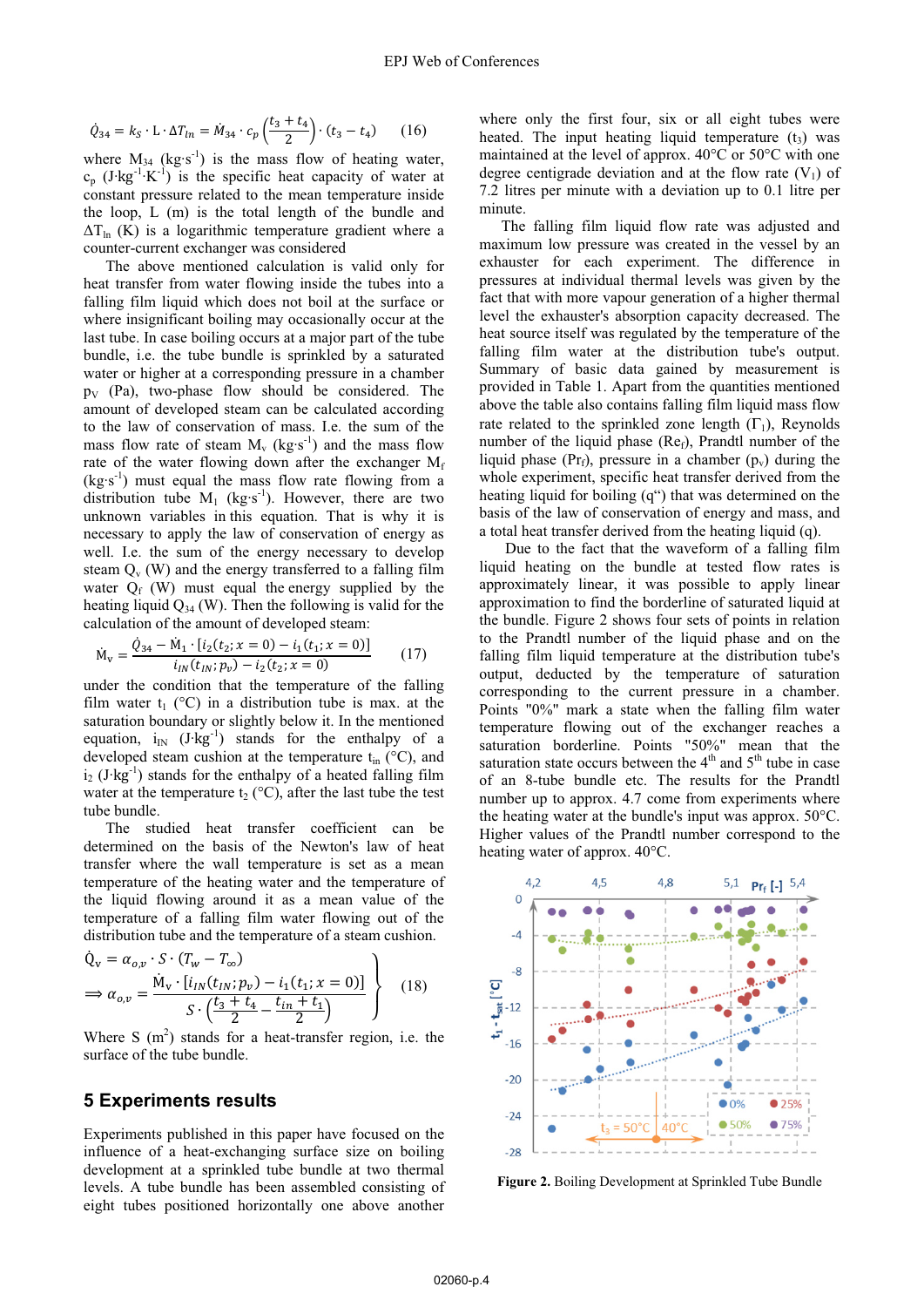#### EFM 2015

|            | $t_3$ (°C)     | $V_1$ (I/min)   | $\Gamma_1$ (kg/(s.m)) | $Re_f(-)$ | $Pr_f(-)$ | $p_v$ (kPa)   | $q''$ (kW/m <sup>2</sup> ) | q (kW/m <sup>2</sup> ) |
|------------|----------------|-----------------|-----------------------|-----------|-----------|---------------|----------------------------|------------------------|
| 4<br>tubes | $40.4 \pm 0.3$ | $4.04 \pm 0.03$ | $0.0713 \pm 0.0005$   | 361.8     | 5.3       | $4.4 \pm 0.1$ | $3.8 \pm 0.9$              | $12.1 \pm 2.5$         |
|            | $40.4 \pm 0.3$ | $6.03 \pm 0.01$ | $0.1063 \pm 0.0003$   | 544.5     | 5.3       | $4.5 \pm 0.2$ | $3.4 \pm 1.0$              | $12.4 \pm 3.5$         |
|            | $40.3 \pm 0.4$ | $4.03 \pm 0.00$ | $0.0710 \pm 0.0001$   | 369.0     | 5.2       | $4.7 \pm 0.3$ | $4.4 \pm 0.9$              | $10.4 \pm 2.0$         |
|            | $40.4 \pm 0.2$ | $6.03 \pm 0.01$ | $0.1063 \pm 0.0002$   | 531.0     | 5.4       | $4.2 \pm 0.2$ | $4.8 \pm 1.2$              | $14.5 \pm 3.8$         |
|            | $50.3 \pm 0.4$ | $4.03 \pm 0.01$ | $0.0708 \pm 0.0003$   | 405.5     | 4.6       | $6.2 \pm 0.4$ | $8.0 \pm 1.6$              | $18.3 \pm 3.9$         |
|            | $50.1 \pm 0.3$ | $6.03 \pm 0.02$ | $0.1062 \pm 0.0005$   | 610.5     | 4.6       | $6.2 \pm 0.5$ | $7.3 \pm 1.4$              | $19.8 \pm 4.5$         |
| 6<br>tubes | $40.6 \pm 0.2$ | $4.03 \pm 0.02$ | $0.0710 \pm 0.0003$   | 367.3     | 5.2       | $4.7 \pm 0.1$ | $3.4 \pm 0.6$              | $7.6 \pm 1.1$          |
|            | $40.5 \pm 0.2$ | $6.02 \pm 0.02$ | $0.1062 \pm 0.0003$   | 552.1     | 5.2       | $4.7 \pm 0.2$ | $3.5 \pm 1.1$              | $9.4 \pm 2.7$          |
|            | $40.3 \pm 0.3$ | $4.06 \pm 0.01$ | $0.0715 \pm 0.0001$   | 374.4     | 5.1       | $4.8 \pm 0.2$ | $2.7 \pm 0.5$              | $6.8 \pm 1.9$          |
|            | $40.5 \pm 0.3$ | $5.02 \pm 0.01$ | $0.0885 \pm 0.0003$   | 462.0     | 5.2       | $4.8 \pm 0.2$ | $3.2 \pm 0.8$              | $8.3 \pm 2.5$          |
|            | $50.2 \pm 0.4$ | $4.03 \pm 0.03$ | $0.0710 \pm 0.0006$   | 416.7     | 4.5       | $6.7 \pm 0.5$ | $6.8 \pm 1.6$              | $12.6 \pm 2.8$         |
|            | $50.1 \pm 0.5$ | $5.01 \pm 0.02$ | $0.0881 \pm 0.0003$   | 524.2     | 4.5       | $6.9 \pm 0.3$ | $6.5 \pm 1.4$              | $13.5 \pm 2.7$         |
|            | $50.4 \pm 0.2$ | $6.05 \pm 0.01$ | $0.1064 \pm 0.0002$   | 633.9     | 4.4       | $7.0 \pm 0.6$ | $7.3 \pm 1.6$              | $15.2 \pm 3.4$         |
| 8<br>tubes | $40.5 \pm 0.2$ | $4.02 \pm 0.01$ | $0.0708 \pm 0.0001$   | 370.2     | 5.2       | $4.8 \pm 0.2$ | $2.5 \pm 0.7$              | $6.6 \pm 1.7$          |
|            | $39.9 \pm 0.7$ | $4.02 \pm 0.04$ | $0.0708 \pm 0.0007$   | 375.2     | 5.1       | $5.0 \pm 0.2$ | $1.9 \pm 1.0$              | $5.5 \pm 2.1$          |
|            | $40.2 \pm 0.5$ | $5.04 \pm 0.01$ | $0.0887 \pm 0.0001$   | 473.8     | 5.0       | $5.1 \pm 0.2$ | $1.8 \pm 0.8$              | $5.3 \pm 1.9$          |
|            | $40.4 \pm 0.2$ | $6.03 \pm 0.02$ | $0.1063 \pm 0.0003$   | 554.4     | 5.2       | $4.7 \pm 0.2$ | $2.1 \pm 0.8$              | $6.8 \pm 2.4$          |
|            | $40.4 \pm 0.5$ | $8.08 \pm 0.00$ | $0.1423 \pm 0.0001$   | 776.5     | 4.9       | $5.4 \pm 0.2$ | $1.4 \pm 0.6$              | $5.4 \pm 1.8$          |
|            | $50.2 \pm 0.3$ | $4.04 \pm 0.04$ | $0.0710 \pm 0.0007$   | 436.4     | 4.3       | $7.6 \pm 0.3$ | $4.4 \pm 0.8$              | $9.7 \pm 1.6$          |
|            | $50.3 \pm 0.3$ | $6.02 \pm 0.02$ | $0.1058 \pm 0.0003$   | 645.9     | 4.3       | $7.4 \pm 0.5$ | $4.2 \pm 0.8$              | $10.7 \pm 2.3$         |

**Table 1.** Basic information about the experiments

Figure 2 clearly shows that at the temperature difference of -3 and more, the boiling occurs at more than 60% of the tube bundle's height (considered from the last tube upwards). Simultaneously, the heat transfer coefficient was being stabilized at this value. That is why an average value and a standard deviation have been calculated starting at this borderline up for the purpose of further comparison. Figure 3 shows heat transfer coefficients of the vapour phase that have been determined according to the equation (18) in relation to the Reynolds number. Red tones represent an 8-tube bundle, green tones represent a 6-tube bundle and blue tones represent a 4-tube bundle. A lighter tone displays  $t_3$  $= 50^{\circ}$ C and a darker tone displays t<sub>3</sub> = 40°C. This legend is applied to the following diagrams too, with the exception of the last one.



**Figure 3.** Heat Transfer Coefficient of Vapour Phase

A deviation is highlighted at individual points that is uniform at the given number of tubes. It was determined according to the average value of individual deviations increased by a standard deviation of this average value. Deviations ranged between 7 and 25%.



**Figure 4.** Total Heat Transfer Coefficient

The liquid phase coefficient given by the equation (15) as well as the vapour phase coefficient is derived from total energies at the input and output of the bundle. For this reason the coefficients are valid for the whole bundle and they represent its mean value. On the basis of the superposition principle it is therefore possible to total up both coefficients, thus creating a total mean heat transfer coefficient at the tube's surface which is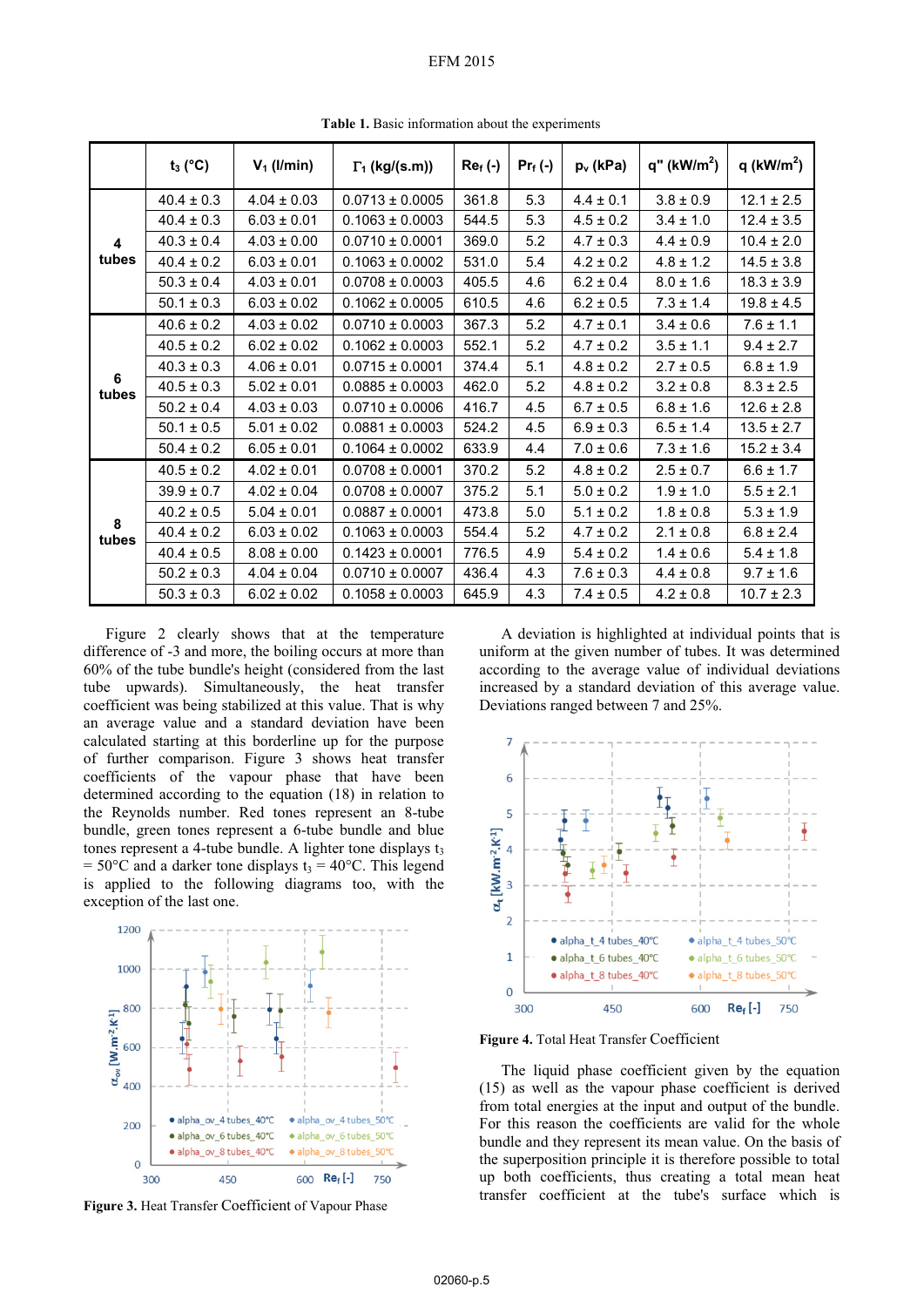displayed in Figure 4 also in relation to the Reynolds number of the liquid phase. Figure 5 shows the values of the generated vapour amount in relation to the Reynolds number.



**Figure 5.** Generated Vapour Amount

The last Figure 6 displays all values of the total mean coefficient in single colour (green) and compares them with two mathematical models given in the theoretical part. Equations of these models were completed by the state values gained by our measurement. Blue values have been calculated according to the Lorenz and Yung model, i.e. by the basic equation (1), and red values have been calculated according to the Chien and Cheng model  $(2006)$ , i.e. by the basic equation  $(10)$ .



**Figure 6.** Results Comparison with Other Authors

## **Conclusion**

The objective of this paper was to describe the influence of heat-exchanging surface size on boiling development at a sprinkled tube bundle at two thermal levels of a heating liquid that flows inside the tubes. Boiling development, i.e. its consequent testing on a bundle, was realized using the temperature of a falling film water that has been sprinkled on a tube bundle. It has been proved that the lowest values of the heat transfer coefficient of the vapour phase occurred at the 8-tube bundle and fluctuated around 550 W/( $m^2$ .K). On the contrary, the highest values (almost double) have been reached at the 6-tube bundle. The vapour phase coefficient as well as the generated vapour amount showed to be functionally

independent on the value of the total falling film liquid flow rate.

While the convenient number of tubes cannot be clearly determined at the thermal level of 40°C because the vapour amount fluctuated around the mean value of 0.25 g/s, the higher thermal level provides more clear-cut results. The highest values have been reached with six tubes where the vapour amount fluctuated around approx. 0.6 g/s. 8 tubes follow where the amount was approx. 0.5 g/s and the mean value at four tubes oscillated around 0.45 g/s. Higher amounts of generated vapour at six tubes can be justified by a better distribution of the temperature field at the bundle which is visible at the boiling development. Whereas the gradient increases between six and eight tubes, it falls sharply due to further reduction of the heat-exchanging surface (best visible at 50 and 75%). The total heat transfer coefficient at the tube surface consists mostly of the liquid phase coefficient. That is why it is also functionally dependent on the value of the falling film liquid flow rate. The highest values have been reached at a 4-tube bundle. Values of a 6-tube bundle were approx. 20% lower and the difference at an 8-tube bundle was up to approx. 40%.

Coefficients suggested by us have been compared with two other models. State values gained by our measurement have been put into these models. The first model by Chien and Cheng did not correspond very well, i.e. the calculated values were lower in the range of approx. 30 to 56%. Contrary to this, the second model showed a relatively good concordance. Values were lower only in the range of approx. 7 to 17%.

### **Acknowledgment**

This work is an output of research and scientific activities of NETME CENTRE PLUS (LO1202) by financial means from the Ministry of Education, Youth and Sports under the "National Sustainability Programme I".

#### **References**

- 1. J. J. Lorenz and D. Yung. Journal of Heat Transfer, vol. 101, issue 1, pp. 178-180, (1979).
- 2. W. H. Parken, L. S. Fletcher, V. Sernas and J. C. Han. Journal of Heat Transfer, vol. 112, issue 3, pp. 744-750, (1990).
- 3. L.-H. Chien and Ch.-H. Cheng, HVAC, vol. 12, issue 1, pp. 69-87, (2006).
- 4. J. J. Lorenz and D. Yung, Proceedings, Fifth Ocean Thermal Energy Conversion Conference, Miami Beach, Florida, pp. 46-69, (1978).
- 5. W. M. Rohsenow, Journal of Heat Transfer, vol. 94, issue 2, pp. 255-256, (1972.
- 6. J. R. Thome, Wolverine Tube, Inc. <http://www.wlv.com/products/databook/db3/DataB ookIII.pdf>, (2004-2010)
- 7. M. G. Cooper, 1st UK National Conference on Heat Transfer, vol. 86, pp. 785-793, (1984).
- 8. ČSN EN ISO 4287, Praha: ČSNI, 04/1999.
- 9. K. R. Chun and R. A. Seban, Journal of Heat Transfer, vol. 93, issue 4, pp. 391-396, (1971).